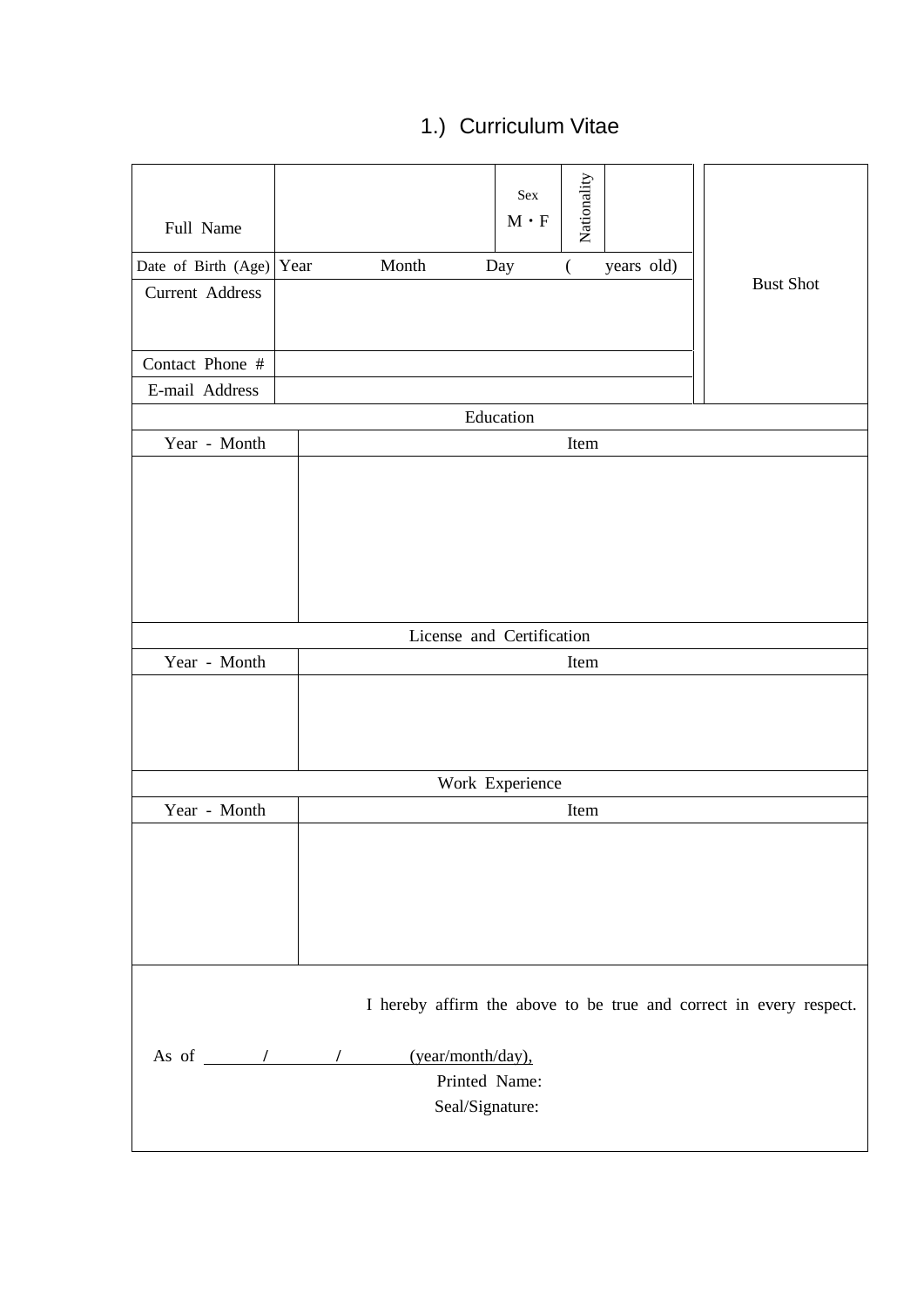| А.               | Theses/Papers                                                                                                                                                                                                                               |
|------------------|---------------------------------------------------------------------------------------------------------------------------------------------------------------------------------------------------------------------------------------------|
|                  | Titles and Author(s) of Academic Papers/Books, Names of Academic Journals/Publishers and Year of Publication(A.D.)<br>*choose three main articles from your papers (incl. work), and write those summaries in approximately 100 words each. |
| $\mathbf 1$ .    | (Refereed) Academic Papers                                                                                                                                                                                                                  |
|                  |                                                                                                                                                                                                                                             |
|                  |                                                                                                                                                                                                                                             |
|                  |                                                                                                                                                                                                                                             |
|                  |                                                                                                                                                                                                                                             |
|                  |                                                                                                                                                                                                                                             |
| $\overline{2}$ . | International Conference Proceedings                                                                                                                                                                                                        |
|                  |                                                                                                                                                                                                                                             |
|                  |                                                                                                                                                                                                                                             |
| 3.               | Publications                                                                                                                                                                                                                                |
|                  |                                                                                                                                                                                                                                             |
|                  |                                                                                                                                                                                                                                             |
|                  |                                                                                                                                                                                                                                             |
|                  |                                                                                                                                                                                                                                             |
|                  |                                                                                                                                                                                                                                             |
|                  |                                                                                                                                                                                                                                             |
| 4.               | <b>Commentaries and Reviews</b>                                                                                                                                                                                                             |
|                  |                                                                                                                                                                                                                                             |
|                  |                                                                                                                                                                                                                                             |
| 5.               | Work                                                                                                                                                                                                                                        |
|                  |                                                                                                                                                                                                                                             |
|                  |                                                                                                                                                                                                                                             |
| 6.               | Talk/Lecture at Meeting/Conf./Symp./Workshops                                                                                                                                                                                               |
|                  | oInvited Talks/Lectures                                                                                                                                                                                                                     |
|                  |                                                                                                                                                                                                                                             |
|                  | oOther Talks/Lectures                                                                                                                                                                                                                       |
|                  |                                                                                                                                                                                                                                             |
|                  |                                                                                                                                                                                                                                             |
|                  |                                                                                                                                                                                                                                             |
| $\overline{7}$ . | Other (if there is any other information you would like to add)                                                                                                                                                                             |
|                  |                                                                                                                                                                                                                                             |
|                  |                                                                                                                                                                                                                                             |
|                  |                                                                                                                                                                                                                                             |

# 2.) Research Record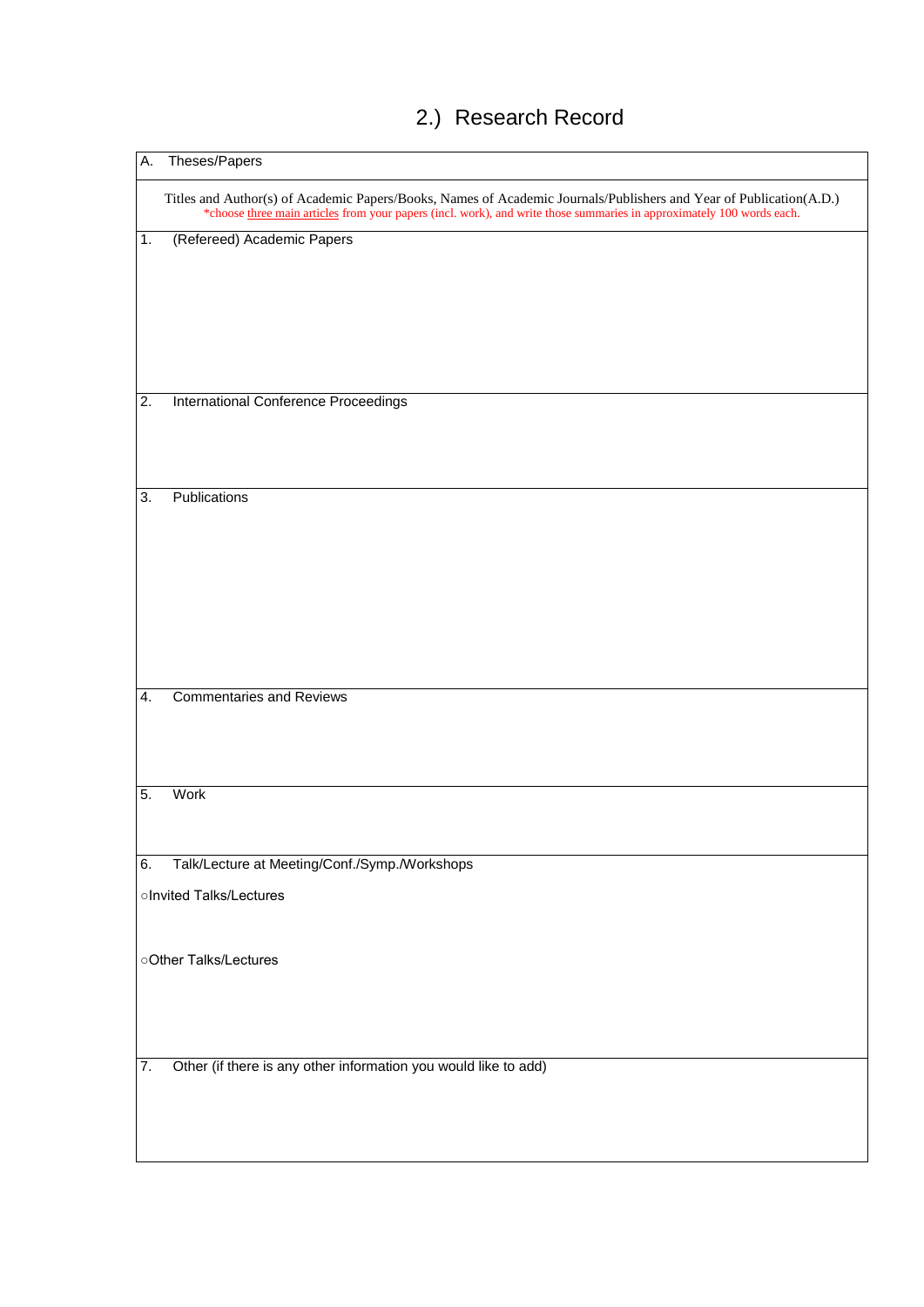| <b>B.</b> | Competitive External Research Grants/Funds |                                                                  |  |
|-----------|--------------------------------------------|------------------------------------------------------------------|--|
|           | Year - Month                               | Item                                                             |  |
|           |                                            | <b>Scientific Research Grants/Funds</b><br>1.                    |  |
|           |                                            | o Grants/Funds for Which Project You Were the Representative     |  |
|           |                                            |                                                                  |  |
|           |                                            |                                                                  |  |
|           |                                            | o Grants/Funds for Which Project You Were NOT the Representative |  |
|           |                                            |                                                                  |  |
|           |                                            |                                                                  |  |
|           |                                            |                                                                  |  |
|           |                                            | Collaborative/Commissioned Research Projects<br>2.               |  |
|           |                                            | (*Only the projects for which you were the representative)       |  |
|           |                                            |                                                                  |  |
|           |                                            |                                                                  |  |
|           |                                            | <b>Public Research Grants/Funds</b><br>3.                        |  |
|           |                                            | (*Only the grants/funds for which you were the representative)   |  |
|           |                                            |                                                                  |  |
| C.        | Other                                      |                                                                  |  |
|           |                                            | Academic Society Membership and its Activities                   |  |
|           | Year - Month                               | Item                                                             |  |
|           |                                            |                                                                  |  |
|           |                                            |                                                                  |  |
|           |                                            |                                                                  |  |
|           |                                            |                                                                  |  |
|           |                                            |                                                                  |  |
|           |                                            | Social Contribution (incl. Collaboration with Industries)        |  |
|           | Year - Month                               | Item                                                             |  |
|           |                                            |                                                                  |  |
|           |                                            |                                                                  |  |
|           |                                            |                                                                  |  |
|           |                                            |                                                                  |  |
|           |                                            |                                                                  |  |
|           |                                            |                                                                  |  |
|           |                                            |                                                                  |  |
|           |                                            | Honors and Awards                                                |  |
|           | Year - Month                               | Item                                                             |  |
|           |                                            |                                                                  |  |
|           |                                            |                                                                  |  |
|           |                                            |                                                                  |  |
|           |                                            |                                                                  |  |
|           |                                            |                                                                  |  |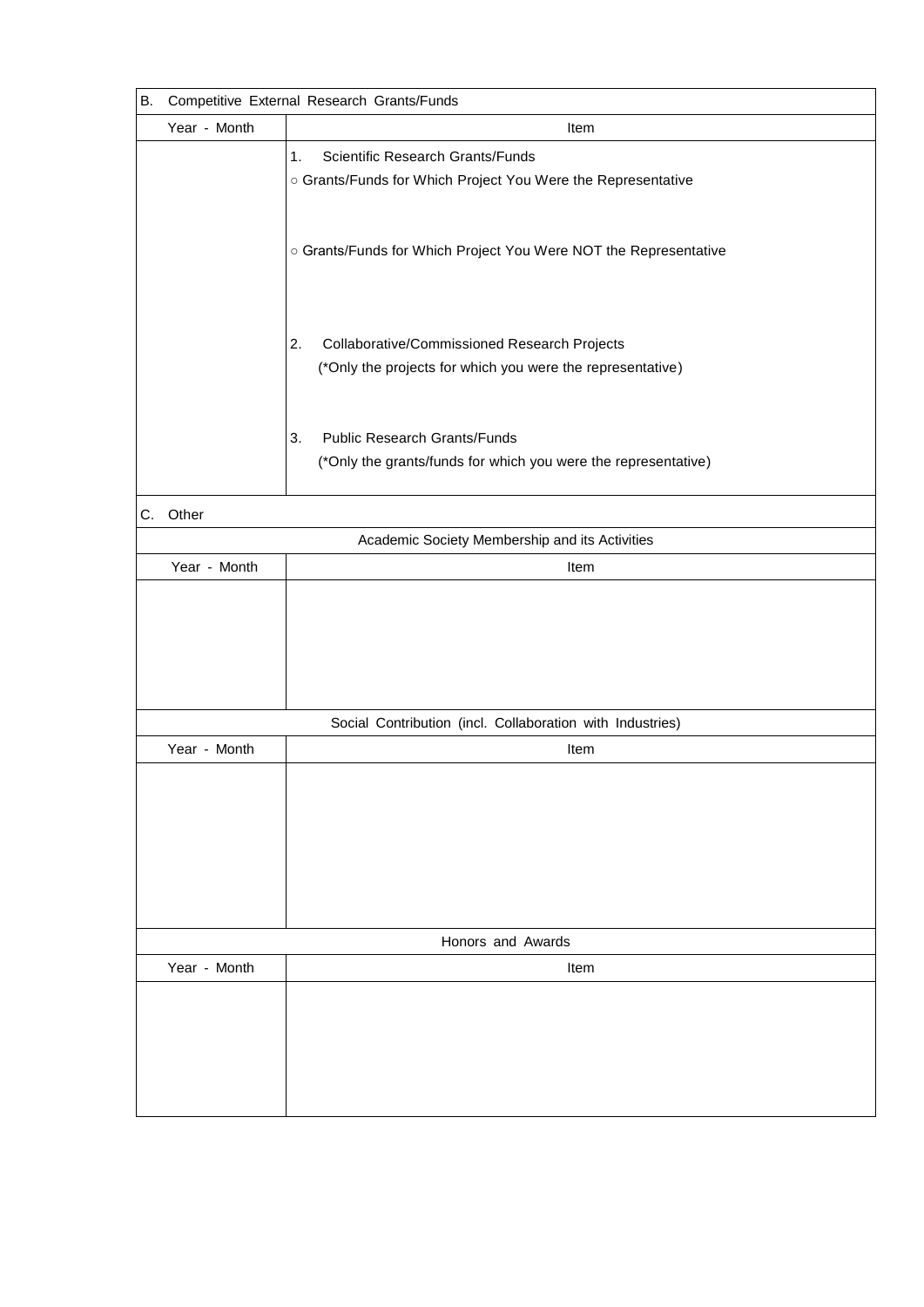| Relevant Teaching Responsibilities |                                                                  |  |  |
|------------------------------------|------------------------------------------------------------------|--|--|
| 1.                                 | Teaching Experiences at Universities as aPermanent Faculty Staff |  |  |
|                                    | o Undergraduate Level                                            |  |  |
|                                    |                                                                  |  |  |
|                                    |                                                                  |  |  |
|                                    | o Graduate/Postgraduate Level                                    |  |  |
|                                    |                                                                  |  |  |
|                                    |                                                                  |  |  |
| 2.                                 | Teaching Experienses at Institutions as aTemporary Staff         |  |  |
|                                    |                                                                  |  |  |
| 3.                                 | Any Other Teaching Experiences                                   |  |  |
|                                    |                                                                  |  |  |
|                                    |                                                                  |  |  |
|                                    | Relevant Experience for Education Improvement                    |  |  |
| 1.                                 | Writing and Translation of Textbooks                             |  |  |
|                                    |                                                                  |  |  |
|                                    |                                                                  |  |  |
|                                    |                                                                  |  |  |
| 2.                                 | Publications and Papers regarding Education Improvement          |  |  |
|                                    |                                                                  |  |  |
|                                    |                                                                  |  |  |
|                                    |                                                                  |  |  |
| 3.                                 | <b>Educational Subsidies and Awards</b>                          |  |  |
|                                    |                                                                  |  |  |
|                                    |                                                                  |  |  |
|                                    |                                                                  |  |  |
|                                    | Other Educational Experience                                     |  |  |
| 1.                                 | Educational Boards (and the Assigned Period) and the Activities  |  |  |
|                                    |                                                                  |  |  |
|                                    |                                                                  |  |  |
| 2.                                 | Other                                                            |  |  |
|                                    |                                                                  |  |  |
|                                    |                                                                  |  |  |
|                                    |                                                                  |  |  |
|                                    |                                                                  |  |  |
|                                    |                                                                  |  |  |
|                                    |                                                                  |  |  |
|                                    |                                                                  |  |  |
|                                    |                                                                  |  |  |
|                                    |                                                                  |  |  |
|                                    |                                                                  |  |  |

#### 3.) Professional Educational Responsibilities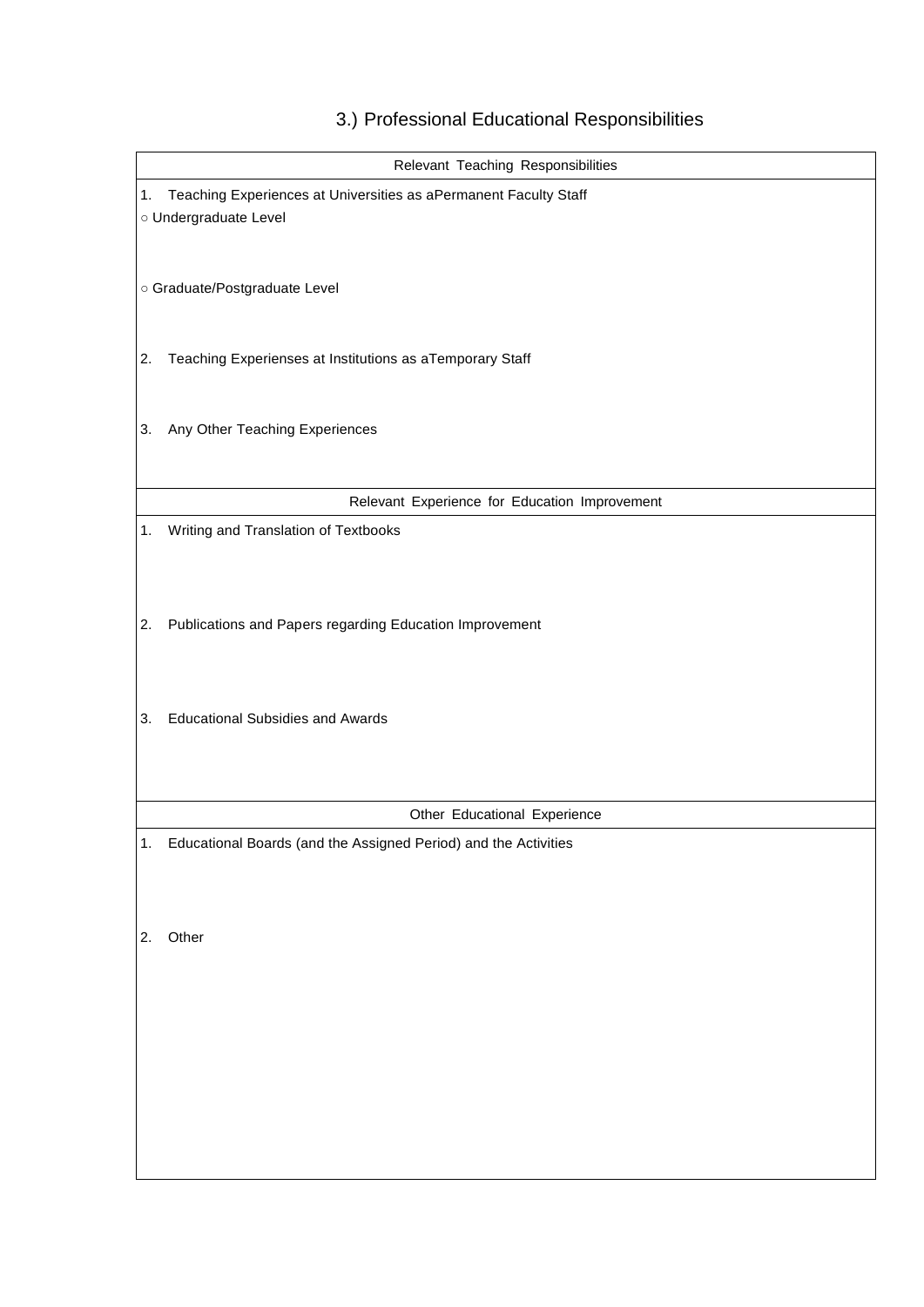# 1.)Curriculum Vitae

| Full Name              | <b>SMITH John</b>                                                              | <b>Sex</b><br>$M \cdot F$          | Nationality | <b>British</b>           |                                                                    |
|------------------------|--------------------------------------------------------------------------------|------------------------------------|-------------|--------------------------|--------------------------------------------------------------------|
| Date of Birth (Age)    | Year 19xx Month<br><b>12</b>                                                   | 27<br>Day                          |             | $(3x \text{ years old})$ |                                                                    |
| <b>Current Address</b> | <b>Bust Shot</b><br>21 Priory Road, Cambridge<br><b>CB5 8HT GREAT BRITAIN</b>  |                                    |             |                          |                                                                    |
| Contact Phone #        | $+44(0)7744$ 556677                                                            |                                    |             |                          |                                                                    |
| E-mail Address         | johnsmith@abcd.com                                                             |                                    |             |                          |                                                                    |
|                        |                                                                                | Education                          |             |                          |                                                                    |
| Year - Month           |                                                                                |                                    | Item        |                          |                                                                    |
| $20xx - September$     | PhD in Civil, Environmental and Geomatic Engineering at XXX, UK                |                                    |             |                          |                                                                    |
|                        |                                                                                |                                    |             |                          |                                                                    |
| $20xx - May$           | MPhil Stud in Civil, Environmental and Geomatic Engineering at XXX, UK         |                                    |             |                          |                                                                    |
| $20xx - February$      | MSc in Civil Engineering at XXX, UK                                            |                                    |             |                          |                                                                    |
| $20xx - June$          | BEng in Civil and Environmental Engineering at XXX, UK                         |                                    |             |                          |                                                                    |
|                        |                                                                                |                                    |             |                          |                                                                    |
|                        | License and Certification                                                      |                                    |             |                          |                                                                    |
| Year - Month           |                                                                                |                                    | Item        |                          |                                                                    |
| $20xx - November$      | <b>Engineering Technician (Eng Tech)</b>                                       |                                    |             |                          |                                                                    |
|                        |                                                                                |                                    |             |                          |                                                                    |
| Year - Month           |                                                                                | Work Experience                    | Item        |                          |                                                                    |
| $20xx - October$       | <b>Research Fellow at XXX XXXX</b>                                             |                                    |             |                          |                                                                    |
| $20xx$ – February      | <b>Full-time Research Assistant at XXX Lab, Xxxx University (- March 20xx)</b> |                                    |             |                          |                                                                    |
| $20xx - September$     | Full-time Research Assistant at XXX XXXXX Institute                            |                                    |             |                          |                                                                    |
|                        |                                                                                |                                    |             |                          |                                                                    |
|                        |                                                                                |                                    |             |                          | I hereby affirm the above to be true and correct in every respect. |
| As of $\frac{2014}{ }$ | / April<br>/5                                                                  | (year/month/day),<br>Printed Name: |             | <b>SMITH John</b>        |                                                                    |
|                        |                                                                                | Seal/Signature:                    |             |                          | JOHN SMITH                                                         |
|                        |                                                                                |                                    |             |                          | (Electronic signature would not be acceptable.)                    |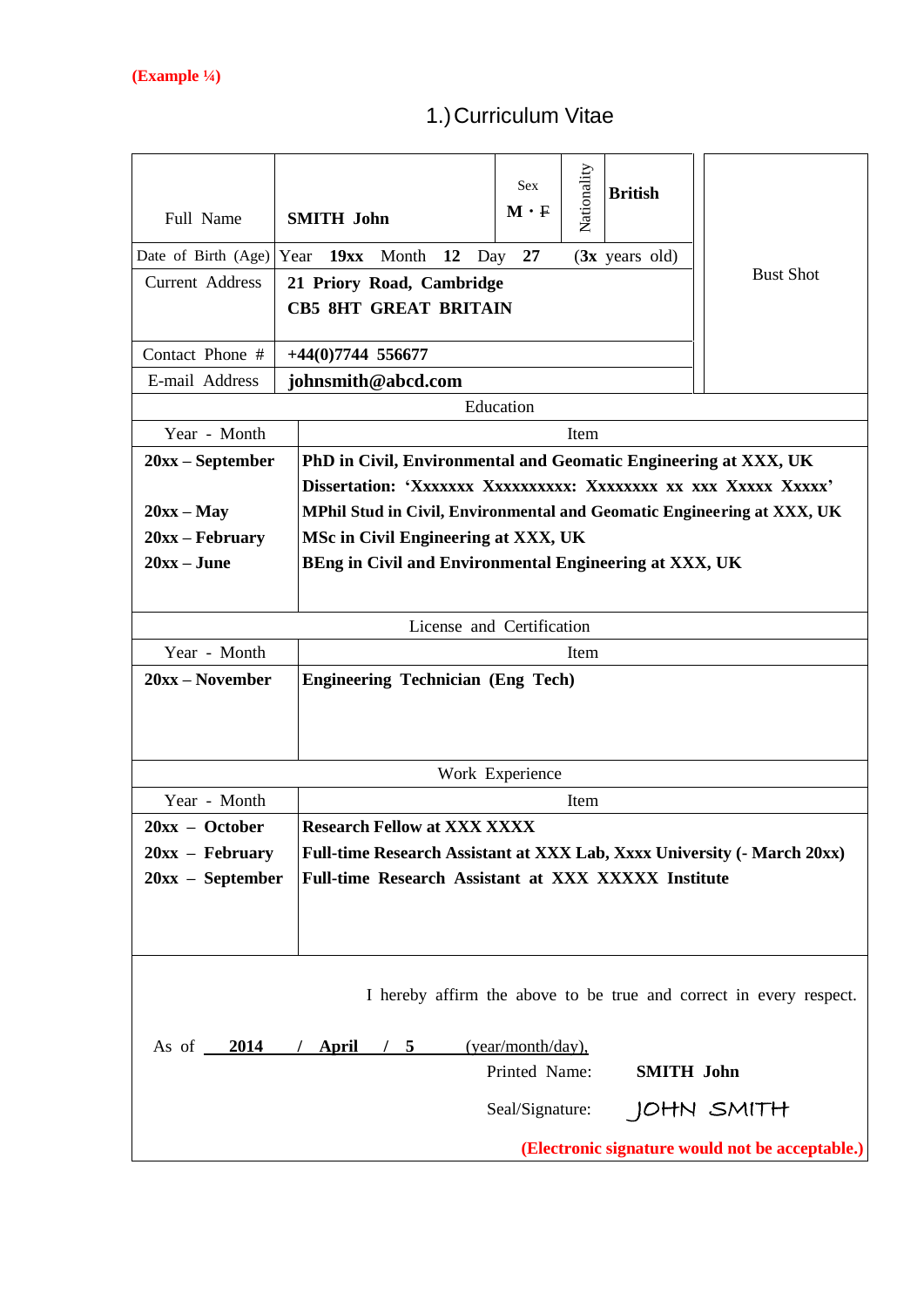# 2.)Research Record

| Α.<br>Theses/Papers                                                                                                                                                                                                                                                                                                                                                                                                                                               |  |
|-------------------------------------------------------------------------------------------------------------------------------------------------------------------------------------------------------------------------------------------------------------------------------------------------------------------------------------------------------------------------------------------------------------------------------------------------------------------|--|
| Titles and Author(s) of Academic Papers/Books, Names of Academic Journals/Publishers and Year of Publication (A.D.)<br>*choose three main articles from your papers (incl. work), and write those summaries in approximately 100 words each.                                                                                                                                                                                                                      |  |
| 1.<br>(Refereed) Academic Papers                                                                                                                                                                                                                                                                                                                                                                                                                                  |  |
| * Please put 'IF=xx' if the journal has Impact Factor.<br>* Please include coauthor(s) and underline your name. The names of authors should be in the order appearing in                                                                                                                                                                                                                                                                                          |  |
| paper.<br>*The items should be in reverse chronological order.                                                                                                                                                                                                                                                                                                                                                                                                    |  |
| 1.) Smith J, Benz K and Cardano G<br>Title: Xxxxxx xx xxx Xxxxxx-xxxxx, Journal Title, Name of Publisher, Refereed/Non-refereed, Vol. x (# xx): pp.<br>xx-xx (*the first page – last page you write), Year of Publication, IF=xx<br>2.) Scheutz PG, Smith J and Ricardo H<br>Title: XXXXXXXX XX XXXXXX XXXXXX, Journal of Xxxxxx, XX Press UK, Non-refereed, vol. 77 (#2): pp. 310-327, 20xx<br><b>ABSTRUCT:</b> (write this summary in approximately 100 words.) |  |
| 2.<br>International Conference Proceedings<br><b>Smith J, Evans O</b> (*incl. coauthor(s))<br>1.)<br>837-842, 20xx                                                                                                                                                                                                                                                                                                                                                |  |
| *Please underline your name. The names of authors should be in the order appearing in paper.<br>Publications<br>3.                                                                                                                                                                                                                                                                                                                                                |  |
| ○ Books                                                                                                                                                                                                                                                                                                                                                                                                                                                           |  |
| 1.) Smith J, Drebbel C (*incl. coauthor(s))<br>Title: XXXXXXXXXX XX XXXXXX XXX, Name of Publisher, Year of Publication                                                                                                                                                                                                                                                                                                                                            |  |
| *Please underline your name. The names of authors should be in the order appearing in book.                                                                                                                                                                                                                                                                                                                                                                       |  |
| O Chapters in Books<br>1.) Smith J, Chapter X and XX<br>Title: XXXXX XX XXXXX XX XXXXXXXX, Name of Publisher, Editor Name, pp. XX-XX (*the first page - last page you<br>write), Year of Publication                                                                                                                                                                                                                                                              |  |
| <b>Commentary and Reviews</b><br>4.                                                                                                                                                                                                                                                                                                                                                                                                                               |  |
| <b>Smith J, Vian B</b> (*incl. coauthor(s))<br>1.)<br>Title: Xxxxx xx xxx Xxxxxx, Journal Title, Name of Publisher, Refereed/Non-refereed, Vol. x (# xx): pp. xx-xx (*the<br>first page - last page you write), Year of Publication                                                                                                                                                                                                                               |  |
| *Please underline your name. The names of authors should be in the order appearing in paper.                                                                                                                                                                                                                                                                                                                                                                      |  |
| 5.<br>Work<br>1.) Smith J, Stephenson G and Gooch D (*incl. collaborator(s))<br>Title: Xxxxxx xx xxx Xxxxx, Name of Publisher/Commissioner, Year of Publication/Completion                                                                                                                                                                                                                                                                                        |  |
| Talk/Lecture at Meetings/Conf./Symp./Workshops<br>6.<br>o Invited Talks/Lectures<br>1.)<br><b>Smith J, Trevithick R and Sarich R</b> (*incl. coauthor(s))<br>Title: Xxxxx xx xxx Xxxxxx, Name, Place and Year of Meetings/Conf./Symp./Workshops<br>*Please underline your name. The names of authors should be in the order appearing in paper.                                                                                                                   |  |
| ○ Other Talks/Lectures<br>1.) Smith J, Otto N (*incl. coauthor(s))<br>Title: Xxx xxx Xxx Xxxxxxx, Name, Place and Year of Meetings/Conf./Symp./Workshops                                                                                                                                                                                                                                                                                                          |  |
| Other (if there is any other information you would like to add)                                                                                                                                                                                                                                                                                                                                                                                                   |  |
|                                                                                                                                                                                                                                                                                                                                                                                                                                                                   |  |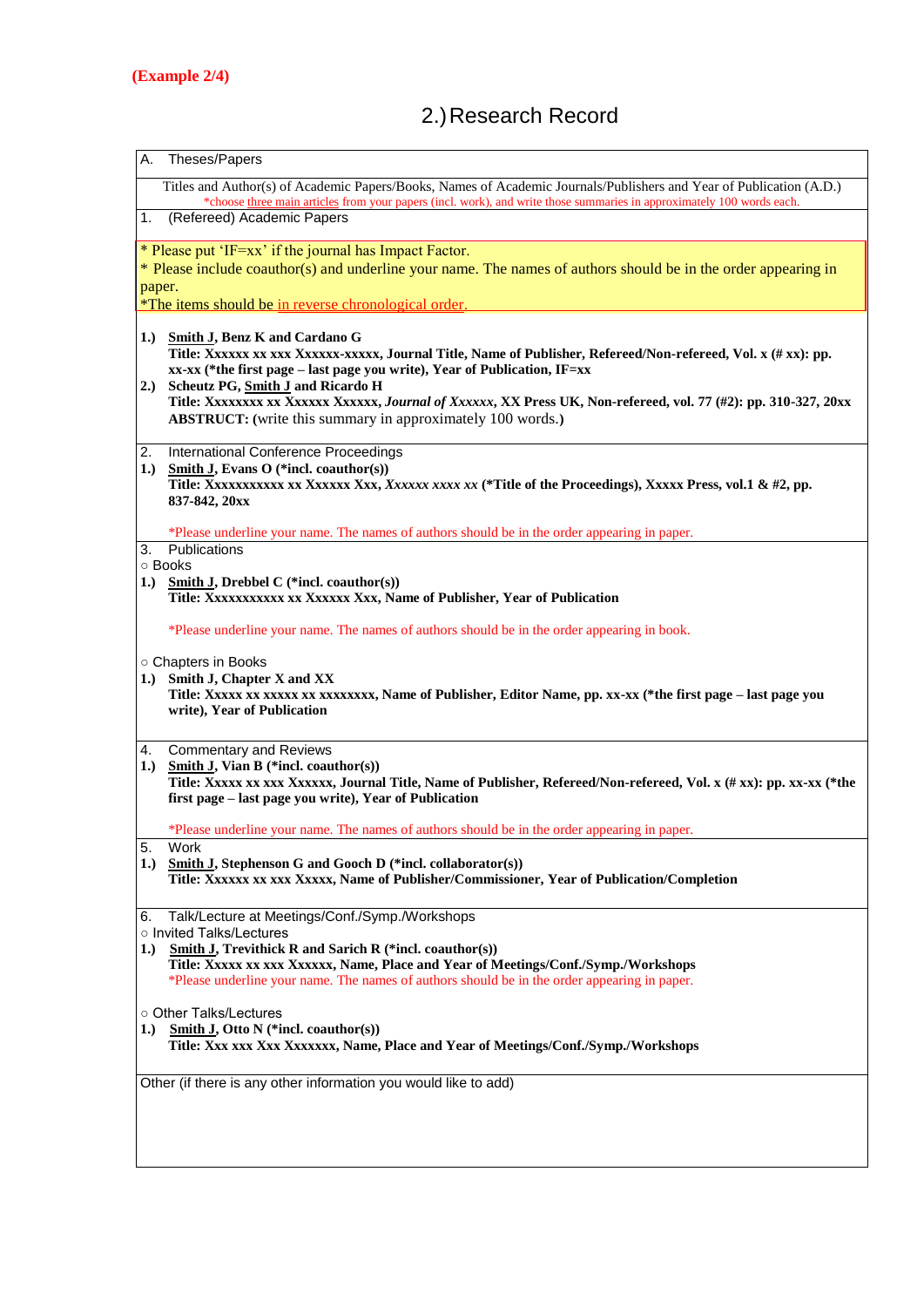#### **(Example ¾)**

| В.<br>Competitive External Research Grants/Funds |                                                                                        |  |  |
|--------------------------------------------------|----------------------------------------------------------------------------------------|--|--|
| Year - Month                                     | Item                                                                                   |  |  |
|                                                  | Scientific Research Grants/Funds<br>1.                                                 |  |  |
|                                                  | O Funds/Subsidies for Which Project You Were the Representative                        |  |  |
| 20xx Sep. - 20xx Aug.                            | Name of Grant-in-Aid for Scientific Research, Research Item                            |  |  |
|                                                  | 'Research Project Theme', Total Research Expense                                       |  |  |
|                                                  | o Funds/Subsidies for Which Project You Were NOT the Representative                    |  |  |
| $20xx$ Sep. $-20xxAug$ .                         | Name of Grant-in-Aid for Scientific Research, Research Item                            |  |  |
|                                                  | 'Research Project Theme'                                                               |  |  |
|                                                  | (Name, Title, Occupation and Organisations/Institutions of the Project Representative) |  |  |
|                                                  | <b>Total Research Expense</b>                                                          |  |  |
|                                                  | Collaborative/Commissioned Research Projects<br>2.                                     |  |  |
|                                                  | (*Only the projects for which you were the representative)                             |  |  |
| $20xx$ Sep. $-20xx$ Aug.                         | Name of Collaborator(s)/Commissioner(s), 'Research Project Theme', Total Research      |  |  |
|                                                  | <b>Expense</b>                                                                         |  |  |
|                                                  | 3.<br><b>Public Research Grants/Funds</b>                                              |  |  |
| 20xx Sep. - 20xx Aug.                            | (*Only the grants/funds for which you were the representative)                         |  |  |
|                                                  | Name of Grant/Fund, 'Research Project Theme', Total Research Expense                   |  |  |
| Other<br>С.                                      |                                                                                        |  |  |
|                                                  | Academic Society Membership and its Activities                                         |  |  |
| Year - Month                                     | Item                                                                                   |  |  |
| 20xx Sep. -                                      | Organiser, Xxxxxx Committee, International Xxxxxx Association                          |  |  |
| $20xx$ Sep. $-20xx$ Aug.                         | Committee member, Xxxxxxxxxx Committee, International Xxxxxxxxx Society                |  |  |
|                                                  |                                                                                        |  |  |
|                                                  |                                                                                        |  |  |
|                                                  |                                                                                        |  |  |
|                                                  | Social Contribution (incl. Collaboration with Industries)                              |  |  |
| Year - Month                                     | Item                                                                                   |  |  |
| 20xx Sep.-                                       | Collaborative Research with Xxxxxxxxx, Ltd.                                            |  |  |
| $20xx$ Sep. $-20xx$ Aug.                         | Committee member, Xxxxxxxxx City Council                                               |  |  |
|                                                  |                                                                                        |  |  |
|                                                  |                                                                                        |  |  |
|                                                  |                                                                                        |  |  |
|                                                  |                                                                                        |  |  |
|                                                  |                                                                                        |  |  |
|                                                  | Honors and Awards                                                                      |  |  |
| Year - Month                                     | Items                                                                                  |  |  |
| 20xx June                                        | XXXXX XXXXXX Medal Award from Institute of XXXXX XXXXXXXXX                             |  |  |
|                                                  | (Awarding Reason: for the research project titled Xxxxxx Xxxxx Xxxxxxxx Xxxxxxxx)      |  |  |
|                                                  |                                                                                        |  |  |
|                                                  |                                                                                        |  |  |
|                                                  |                                                                                        |  |  |
|                                                  |                                                                                        |  |  |